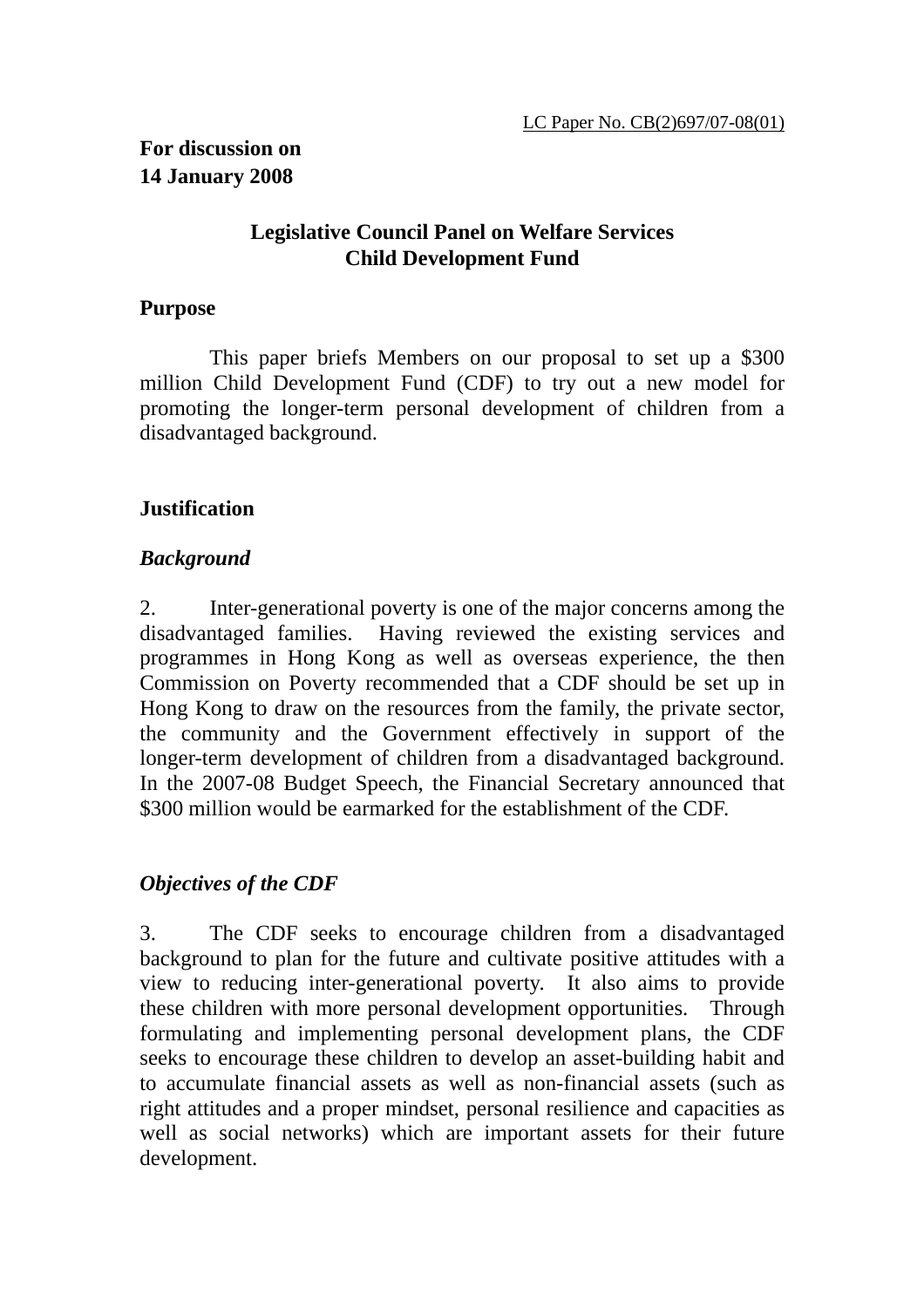#### *Key components of the CDF*

4. The CDF should have three major components, namely personal development plans, mentorship programme and targeted savings. These three components will enhance the children's abilities to manage resources and plan for their own future.

## *Personal Development Plans*

5. The CDF should encourage the use of a more child-focused approach to assist children from a disadvantaged background to overcome their less favourable circumstances through developing personal development plans with specific targets (both short-term and long-term ones) set by participating children and their families. As the aim of the CDF is to promote personal development of participating children with a view to reducing inter-generational poverty, the development targets should be related to capacity enhancement (i.e. education, vocational training or skills enhancement) which could better equip the children for future career and personal development, instead of purely leisure or extra-curricular activities. On-going guidance should be provided to participating children in developing and implementing their personal development plans by their mentors and through the basic training provided/identified by the non-governmental organizations (NGOs) which should include life planning and financial planning skills. At the same time, participants should also be encouraged to participate in community services.

## *Mentorship Programme*

6. A personal mentor, who is a volunteer, will be identified for each participating child. Mentors should provide guidance to children so that they could draw up their personal development plans with development targets. These mentors should preferably also build relationship and share their experience with the children's parents/guardians. Appropriate training and guidance will be provided to the mentors recruited.

## *Targeted Savings*

7. The CDF will encourage participating children to accumulate financial assets to facilitate their future development.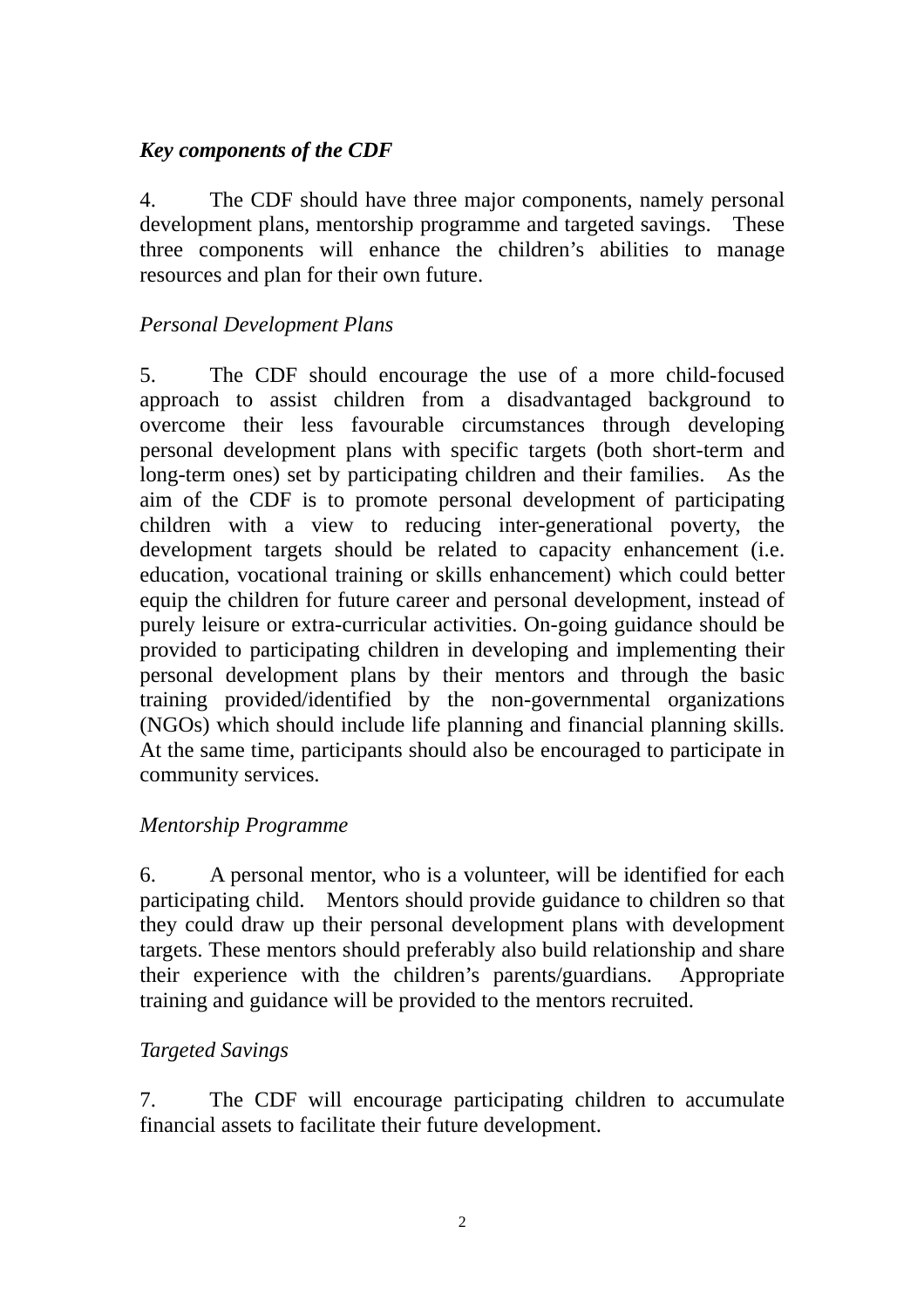## *Proposed mode of operation of the CDF*

## *Pioneer projects*

8. Before deciding how the \$300 million CDF should be deployed in the long term, we will use part of the allocation to implement pioneer projects on child development. We suggest implementing the first batch of seven pioneer projects in seven regions/districts - Hong Kong Island, Kowloon East, Kowloon West, New Territories East, New Territories West, Tin Shui Wai and Tung Chung, with a minimum of 100 children from each region/district. In other words, at least 700 children will benefit under the pioneer projects. Taking into account the practical experience in implementation of the first batch of projects, modifications/improvements to the design or arrangements can be considered for subsequent batches to be launched in future.

## *Target Participants*

9. Secondary school students aged 12-16 who live in households receiving Comprehensive Social Security Assistance or full grants from the Student Financial Assistance Agency; or those who live in households with income not exceeding 75% of the Median Monthly Domestic Household Income<sup>Note</sup> are eligible to participate in the CDF pioneer projects. As some senior secondary school students may choose to receive vocational training or join the labour market soon, we propose that priority of the CDF pioneer projects should be given to those between the ages of 14 to 16.

## *Operating NGOs*

10. We propose that the first batch of CDF pioneer projects should be run by experienced NGOs with a good track record on the provision of children and youth services in Hong Kong.

11. The operating NGOs are expected to be responsible for the operation of the projects, including:

- (a) the identification and recruitment/solicitation of participating children, suitable mentors and matching contributions;
- (b) the provision of training and guidance to participating

 $\overline{a}$ Note This requirement also applies to the grant of medical fee waivers by public hospitals.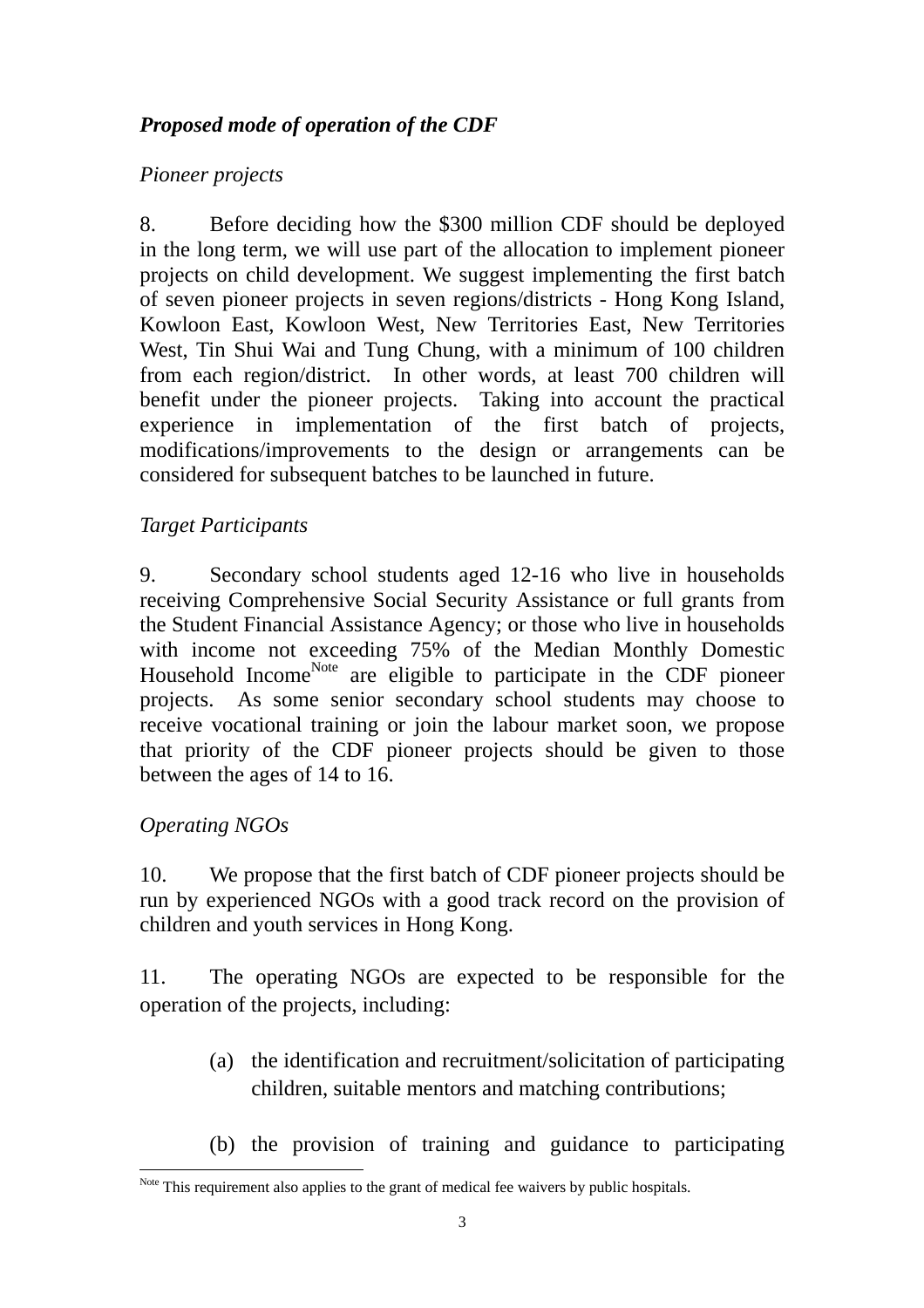children, including the use of existing services and programmes, to help them achieve the short-term as well as long-term development targets as set out in their personal development plans;

- (c) the provision of training and guidance to the parents/guardians to engage them in the life planning and financial planning for the children;
- (d) the provision of training and guidance to the mentors;
- (e) monitoring the implementation of the savings programmes and the short-term development targets of the children; and
- (f) the organization of regular sharing sessions for participating children, their parents/guardians, mentors and donors etc.

## *Project proposal*

12. For the first batch of pioneer projects, we propose that each child should develop a personal development plan with specific development targets. Participating children would be asked to save for the first two years and then spend the savings in accordance with their personal development plans. In the third year, the operating NGOs will monitor the progress of children's achievement of their targets set.

13. The savings target for participating children and their families is proposed to be set at \$200 per month. But for truly deserving cases, operating NGOs may exercise discretion or make alternative arrangement to facilitate the smooth completion of the savings part of the programme. The operating NGOs should seek partnership from the business sector as well as individual donors (who may include other children from better off families) to provide matching contribution (at least 1:1 matching contribution). In this regard, the Government will promote the CDF to the private sector to encourage sponsorship to NGOs.

14. In addition, the Government will provide special financial incentive (\$3,000) for each participating child upon completion of the two-year savings programme.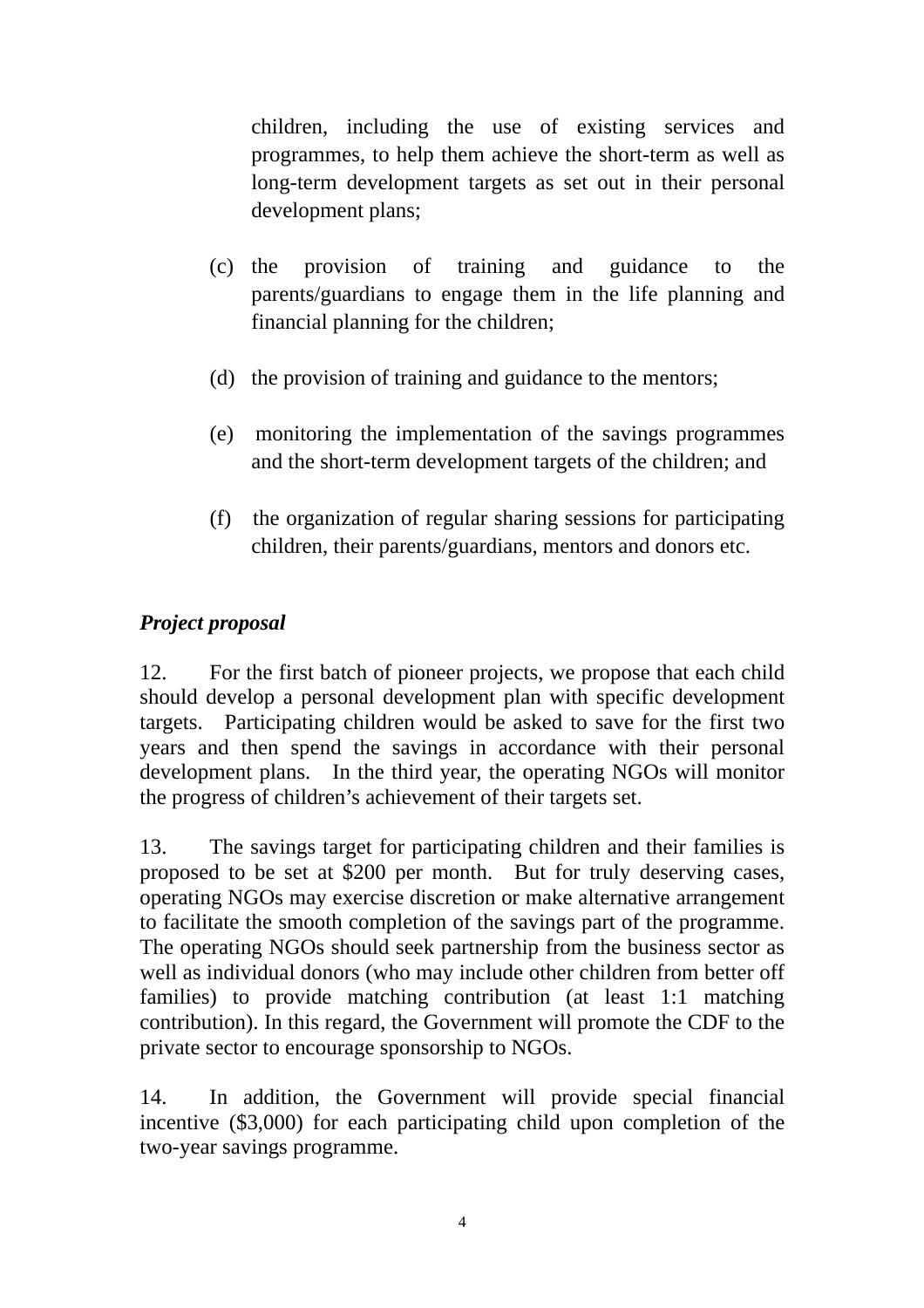15. The operating NGOs, with the assistance of the mentors, will monitor the savings situation of participants. Except for unforeseen circumstances, any participant who fails to save the pre-determined amount on a monthly basis during the first two years will only get back his/her portion of savings (i.e. no matching from the private sector or financial incentive from the Government). The matching contribution from the donors and financial incentive from the Government will be disbursed to the participants through the operating NGOs at the end of the two-year period after the participants have completed the savings programme.

## **Monitoring and Evaluation**

16. A dedicated vetting committee, comprising representatives of the Labour and Welfare Bureau (LWB) and the Social Welfare Department (SWD), will be set up to consider proposals from interested NGOs.

17. A Steering Committee, comprising largely unofficial members, will be set up under LWB to give policy steer to the design as well as oversee and monitor the implementation of the CDF. Operating NGOs will be invited to make presentations to the Steering Committee.

18. The performance of the operating NGOs in delivering the services will be bound by the contract agreements for the pioneer projects. The operating NGOs will also be required to present progress reports to the Steering Committee.

19. The implementation of the CDF will be closely monitored throughout the process, while the final evaluation of the overall CDF project will be conducted after completion of the first batch of the seven pioneer projects. The results of the evaluation will be taken into account in considering the long-term way forward.

# **Financial Implications**

20. We propose to create a new commitment of \$300 million for setting up the CDF. The actual provision to be used will depend on the number of participating children as well as whether the design/arrangements need to be modified taking into account the experience of the pioneer projects. Based on the design of the first batch of pioneer projects, we estimate the breakdown of the funding required as